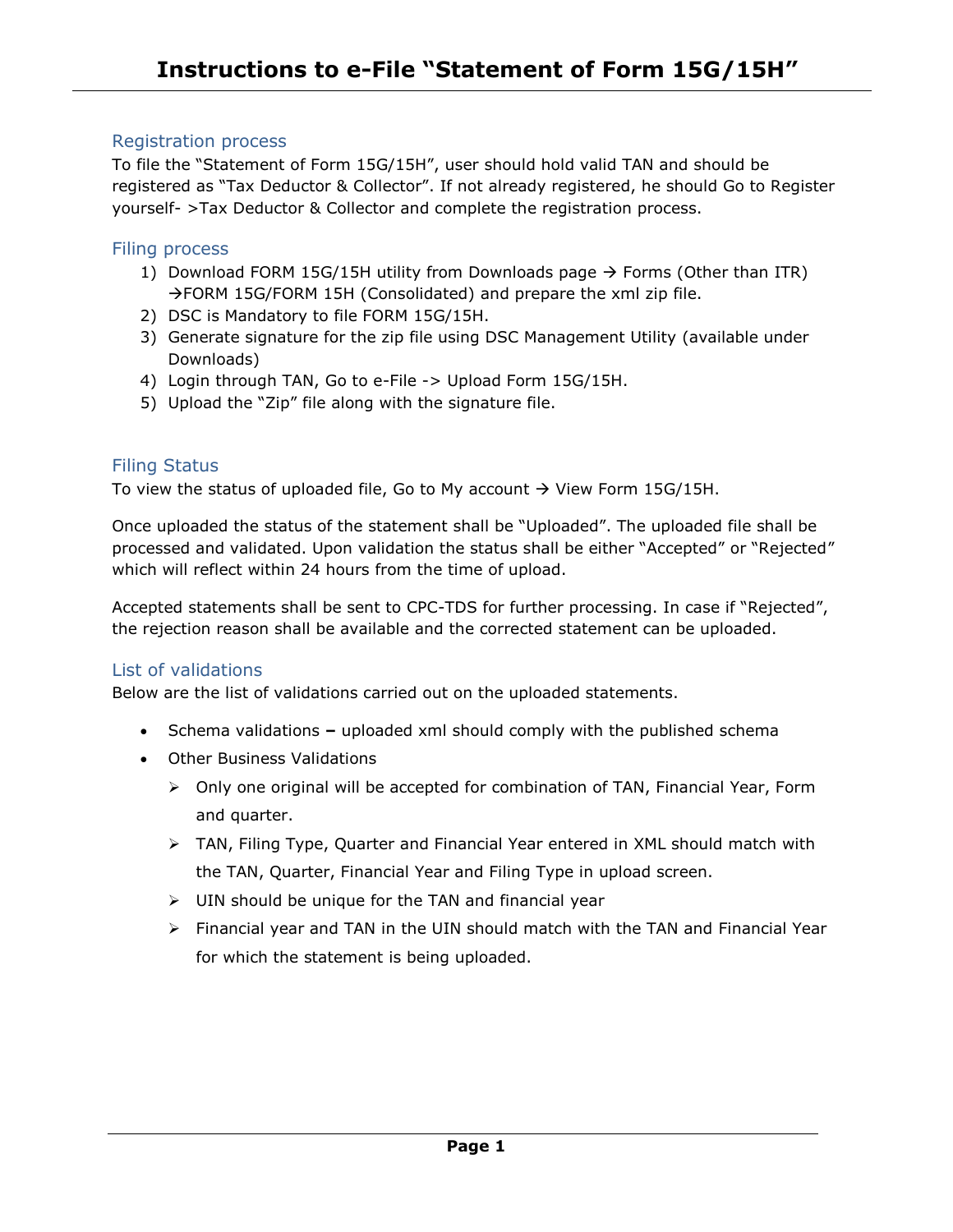# *Tax [Management](https://www.taxmanagementindia.com/) India .com*

[https://www.taxmanagementindia.com](https://www.taxmanagementindia.com/)

### Notification - Income Tax - Income Tax

### NOTIFICATION NO.7/2016

### [F.NO.DGIT(S)/ADG(S)-2/TDS E-FILING NOTIFICATION/110/2016]

### DATED 4-5-2016

As per sub-rule (1) of rule 29C (Declaration by person claiming receipt of certain incomes without deduction of tax) of the Income-tax Rules, 1962 (hereunder referred as the Rules) a declaration under sub-section (1) or under sub-section (1A) of section 197A shall be in Form No. 15G and declaration under sub-section (1C) of section 197A shall be in Form No. 15H.

2. As per sub-rule (3) of rule 29C, the person responsible for paying any income of the nature referred to in sub-section (1) or sub-section (1A) or sub-section (1C) of section 197A, shall allot a unique identification number to each declaration received by him in Form No.15G and Form No.15H respectively during every quarter of the financial year in accordance with the procedures, formats and standards specified by the Principal Director General of Income-tax (Systems) under sub-rule (7) of rule 29C.

3. As per sub-rule (4) of rule 29C, the person referred to in sub-rule (3) herein shall furnish the particulars of declaration received by him during any quarter of the financial year along with the unique identification number allotted by him under sub-rule (3) in the statement of deduction of tax of the said quarter in accordance with the provisions of clause (*vii*) of sub-rule (4) of rule 31A. As per sub-rule (7) of rule 29C, the Principal Director General of Income-tax (Systems) shall specify the procedures, formats and standards for the purposes of furnishing and verification of the declaration, allotment of unique identification number and furnishing or making available the declaration to the income tax authority and shall be responsible for the day-to-day administration in relation to the furnishing of the particulars of declaration in accordance with the provisions of sub-rule (4) of rule 29C.

4. In exercise of the powers delegated by Central Board of Direct Taxes ('Board') under sub-rule (7) of rule 29C of the Income-tax Rules, 1962, the Principal Director General of Income-tax (Systems) hereby lays down the following procedures:

a. **Registration**: The deductor/collector is required to register by logging in to the e-filing website (https://incometaxindiaefiling.gov.in/) of the Income Tax Department. To file the "Statement of Form 15G/15H", deductor should hold a valid TAN. Following path is to be used for the registration process:

Register yourself  $\rightarrow$  Tax Deductor & Collector

b. Preparation: The prescribed schema for Form 15G/15H and utility to prepare XML file can be downloaded from the e-filing website home page under forms (other than ITR) tab. The Form 15G/15H utility can be used to prepare the xml zip file. The declaration is required to be